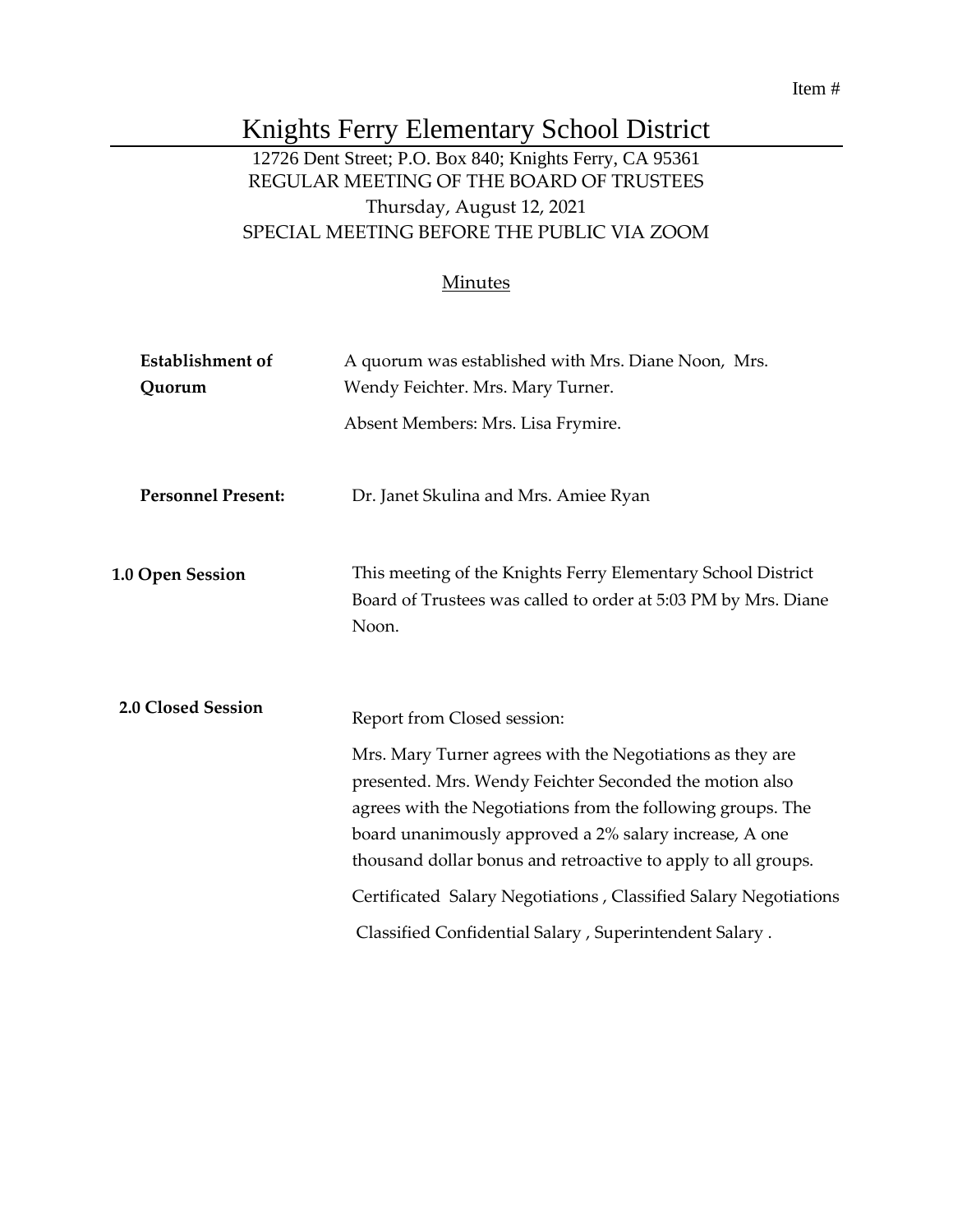| 3.0 Public Meeting         | Public meeting Via Zoom, Called to Order at 5:30 pm by Diane<br>Noon.                                                                                                                                      |
|----------------------------|------------------------------------------------------------------------------------------------------------------------------------------------------------------------------------------------------------|
| 4.0 Approval of Agenda     | Mrs. Wendy Feichter made a motion to approve the agenda.<br>Mrs. Mary Turner seconded the motion. The agenda was<br>approved unanimously, with the following changes 8.4 should<br>say approve not Ratify. |
| 5.0 Hearing section/Public |                                                                                                                                                                                                            |
| <b>Comments</b>            | <b>Public Present:</b>                                                                                                                                                                                     |
|                            | Wendy Booth, Lindsey Moore, Heather Stevenot, Cameron<br>Schlicht, Danitra, Morgan M. Bob, Kristine's Iphone, Andrea<br>Wever - Gonzalez, Katy Bertucci.                                                   |
|                            | Danitra Would like to address the board.                                                                                                                                                                   |
|                            | Katy Would like to address the board.                                                                                                                                                                      |
|                            |                                                                                                                                                                                                            |

| 6.0 Consent Agenda             |                                                          |
|--------------------------------|----------------------------------------------------------|
| <b>6.1 Approval of Minutes</b> |                                                          |
| 6.2 Bills & Warrants           |                                                          |
| 6.3 Interdistricts             |                                                          |
| <b>6.4 Employee Service</b>    | Mrs. Wendy Feichter made a motion to approve the Consent |
| Contracts-Classified           | agenda. Mrs. Mary Turner seconded the motion. The agenda |
| 6.5 Certificated               | was approved unanimously.                                |
| Resignations                   |                                                          |
| 6.6 Consolidated               |                                                          |
| <b>Application (ConAp)</b>     |                                                          |
| 6.7 Speech Therapy             |                                                          |
| Contract                       |                                                          |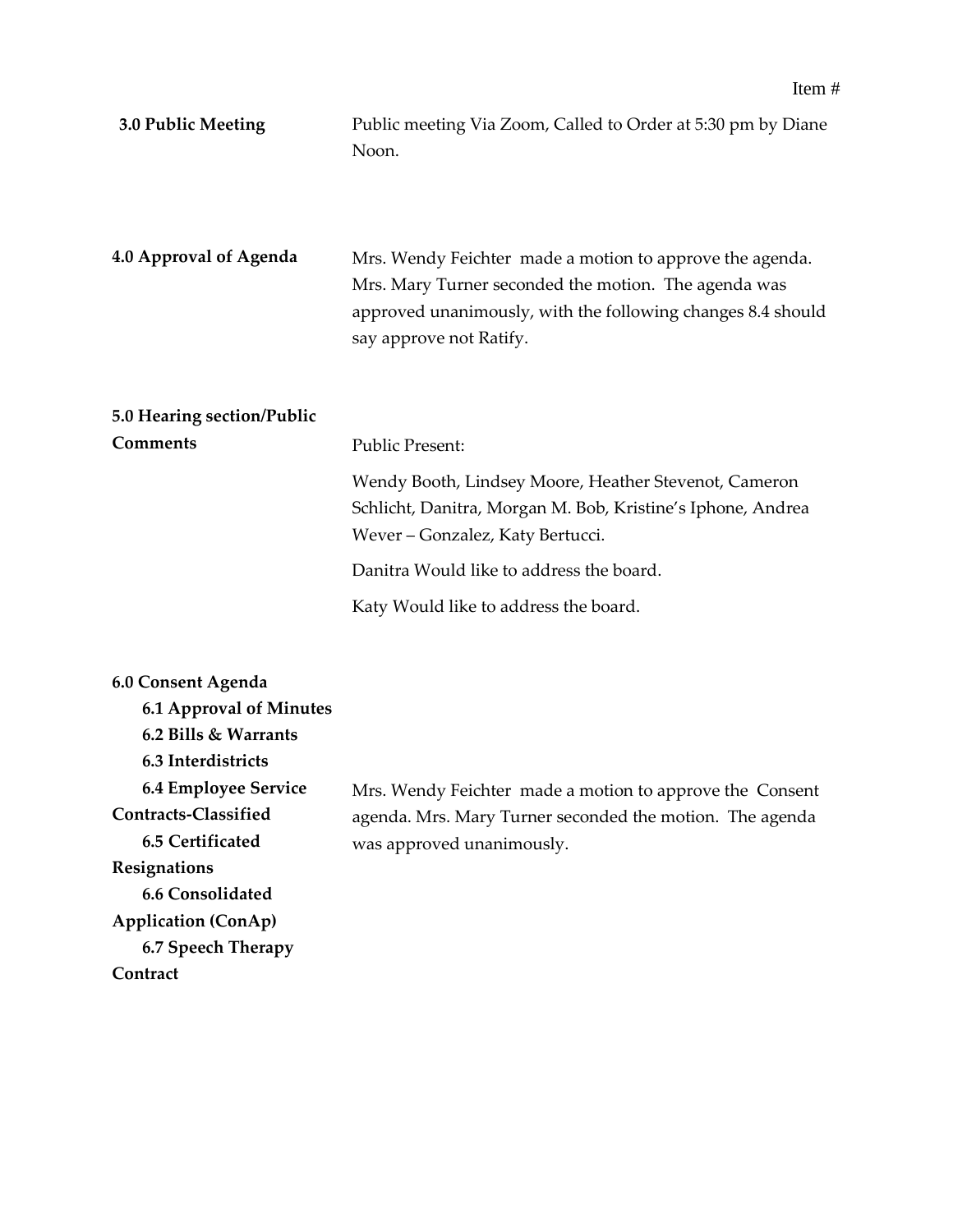# **7.0 Discussion Items 7.1 Masking Discussion**

The California Department of Public Health has required that all staff and students in public schools K-12 wear masks. There are concerns from parents as well as significant liability to school districts for not enforcing CDPH mandates.

#### **8.0 Action Items**

### **8.1 Approve Contract for**

| Linda Kraus                         | Districts must provide additional support for Induction                                                                                                                                                                                                                                                                                                          |
|-------------------------------------|------------------------------------------------------------------------------------------------------------------------------------------------------------------------------------------------------------------------------------------------------------------------------------------------------------------------------------------------------------------|
|                                     | (BTSA). This person meets the requirements for teacher                                                                                                                                                                                                                                                                                                           |
|                                     | mentoring & support meets induction requirements for                                                                                                                                                                                                                                                                                                             |
|                                     | teachers clearing their credentials as well as providing                                                                                                                                                                                                                                                                                                         |
|                                     | general support for interns and new teachers. Mrs. Wendy                                                                                                                                                                                                                                                                                                         |
|                                     | Feichter made a motion to approve the Contract for Linda                                                                                                                                                                                                                                                                                                         |
|                                     | Kraus. Mrs. Mary Turner Seconded the motion. Motion                                                                                                                                                                                                                                                                                                              |
|                                     | Approved.                                                                                                                                                                                                                                                                                                                                                        |
|                                     | Ayes-DN,WF, MT<br>$No-0$                                                                                                                                                                                                                                                                                                                                         |
|                                     | Absent-LF                                                                                                                                                                                                                                                                                                                                                        |
| 8.2 End of Year Transfers           |                                                                                                                                                                                                                                                                                                                                                                  |
| <b>Resolutions 20212022-</b><br>001 | At the end of any school year, the County Superintendent of<br>Schools may, with the consent of the governing board of a<br>school district previously given, make such transfers as are<br>necessary to permit the payment Mrs. Wendy Feichter made a<br>motion to approve the End of year Transfers, Mrs. Mary Turner<br>Seconded the motion. Motion Approved. |
|                                     | Ayes-DN, WF,MT<br>$No-0$<br>Absent-LF                                                                                                                                                                                                                                                                                                                            |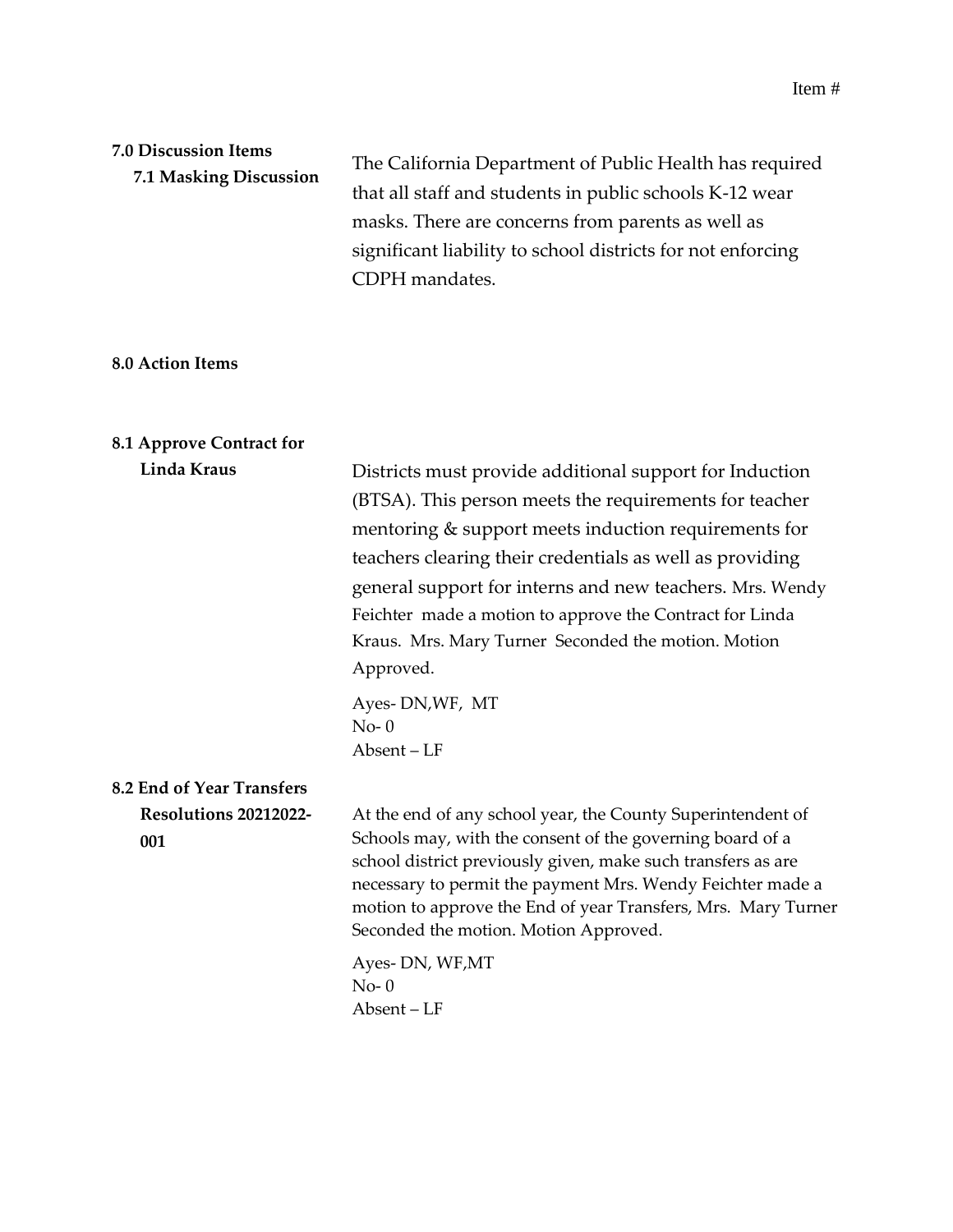# **8.3 Independent Study**

| <b>Board Policy</b>                                                                                   | Mrs. Wendy Feichter made a motion to approve the<br>Independent Study Board Policy. Mrs. Mary Turner Seconded<br>the motion. Motion Approved.                                                                                                                                                                                                             |
|-------------------------------------------------------------------------------------------------------|-----------------------------------------------------------------------------------------------------------------------------------------------------------------------------------------------------------------------------------------------------------------------------------------------------------------------------------------------------------|
|                                                                                                       | Ayes-DN, WF,MT<br>$No-0$<br>Absent-LF                                                                                                                                                                                                                                                                                                                     |
| 8.4 Independent Study<br><b>Requirements Waiver for</b><br><b>Small Districts</b>                     | The Stanislaus County Superintendent of Schools has approved<br>a waiver, which exempts small schools such as Knights Ferry,<br>from the onerous requirements of Independent Study programs<br>under AB 130. Mrs. Wendy Feichter made a motion to approve<br>the Independent Study Requirments. Mrs. Mary Turner<br>Seconded the motion. Motion Approved. |
|                                                                                                       | Ayes-DN, WF, MT                                                                                                                                                                                                                                                                                                                                           |
|                                                                                                       | $No-0$                                                                                                                                                                                                                                                                                                                                                    |
|                                                                                                       | Absent-LF                                                                                                                                                                                                                                                                                                                                                 |
| <b>8.5 Extended Learning</b><br><b>Opportunities Plan / LCAP</b><br><b>Intervention Staff / ESSER</b> | The Board previously approved the Expanded Learning<br>Opportunities Plan grant, that included the possibility of hiring<br>a part time teacher to support intervention. Mrs. Wendy<br>Feichter made a motion to approve the Extended Learning Plan.<br>Mrs. Mary Turner Seconded the motion. Motion Approved.<br>Ayes-DN, WF, MT                         |
|                                                                                                       | $No-0$                                                                                                                                                                                                                                                                                                                                                    |
|                                                                                                       | Absent-LF                                                                                                                                                                                                                                                                                                                                                 |

**9.0 Reports & Announcements**